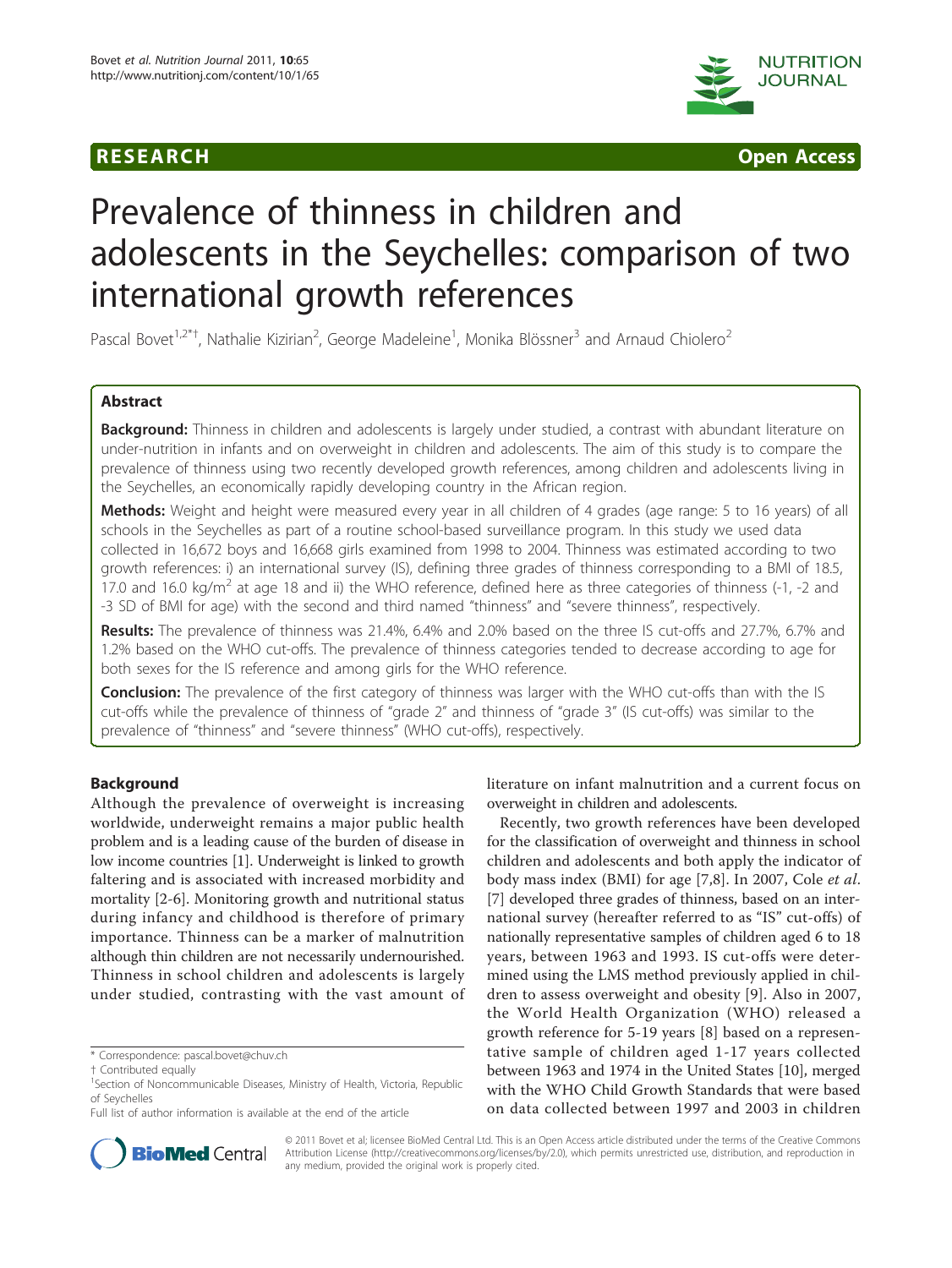aged 18-71 months living in favourable socioeconomic conditions in six developed and developing countries [[11,12\]](#page-5-0).

Few studies have compared the prevalence of thinness categories in school-aged children based on the IS and the WHO cut-offs [\[13](#page-5-0)-[16](#page-5-0)]. In studies in Russia [[16](#page-5-0)] and Brazil [[13,14](#page-5-0)], the prevalence of thinness was higher when assessed with the WHO than with the lS cut-offs, while the opposite was found in Bolivia [[15](#page-5-0)]. It is interesting to note that no study defining thinness using the new IS or WHO cut offs was included in a recent review of 369 studies from76 different countries that examined the nutritional status, including thinness, of school aged children [[17](#page-5-0)]. This further stresses the need for studies assessing the performance of the IS and WHO cut-offs of thinness in populations.

In this paper, we compare the prevalence of thinness categories based on the IS cut-offs and the WHO cutoffs [\[7,8](#page-5-0)] using a large nationally representative sample of children and adolescents in the Republic of Seychelles.

# Methods and population

The Seychelles is an economically rapidly developing small island state in the African region, where a high prevalence of overweight/obesity has been documented in adults and children [\[18-22](#page-5-0)]. Under-nutrition is no longer considered a major public health problem in the Seychelles, in contrast to several other countries in the region.

This study used the pooled data set of the annual school-based surveillance program conducted in the Seychelles between 1998 and 2004. All children attend obligatory school up to the  $10<sup>th</sup>$  grade in the Seychelles. The majority of the population is of African descent with minorities of European, Indian, and Chinese origins. The sampling frame, measurement methods and results for overweight/obesity have been published previously [[19,23\]](#page-5-0).

Briefly, data were collected every year by approximately 20 school nurses in all children in four selected grades of obligatory school: kindergarten,  $4^{\text{th}}$ ,  $7^{\text{th}}$  and  $10^{\text{th}}$  grades, in children aged [mean (± SD)] 5.4 (±0.4), 9.1 (±0.4), 12.5  $(\pm 0.4)$ , and 15.6  $(\pm 0.5)$  years, respectively (~6000 children were screened every year). Eligible children consist of the entire population of the country. A written consent was sought from the parents before screening as part of the routine procedure. Virtually no parents or children declined participation. Because nurses performing the screening in schools also have regular duties in health centres, screening in schools may not always be as completed as expected. This underlies that a main reason for non participation of children to the screening program is likely due to random factors and not to students' personal characteristics.

Weight was measured to the nearest 0.1 kg with subjects dressed in light garments and without shoes using precision electronic scales (Seca 879, Seca, Hamburg, Germany). Height was measured to the nearest 0.1 cm against a wall using fixed stadiometers (Seca 870, Seca, Hamburg, Germany). The equipment was regularly checked for accuracy and school nurses were trained every year on the measurement procedures. BMI was calculated as the ratio of weight to height squared (kg/ m<sup>2</sup>). Thinness was determined using the age and sex specific IS and the WHO cut-offs, as provided in tables in the original papers referring to these standards [[7,8](#page-5-0)]. The IS cut-offs define three grades of thinness based on centiles passing at age 18 years through BMI 18.5, 17.0 and 16.0  $\text{kg/m}^2$ , respectively [\[7](#page-5-0)]. The WHO cut-offs are provided for -1, -2 and -3 standard deviations (SD) for BMI-for-age, of which <-2 SD defines "thinness" and <-3 SD "severe thinness" [\[8](#page-5-0)].

We generated, separately for boys and girls, third degree polynomial functions of BMI cut-offs according to age for each thinness category based on the BMI cutoff values tabulated at age intervals of 0.5 year for the IS [[7\]](#page-5-0) and age intervals of 1 month for WHO ([http://www.](http://www.who.int/growthref) [who.int/growthref\)](http://www.who.int/growthref). Thinness (yes or no) for the different IS and WHO grades was defined for each child (i.e. at individual level) by comparing the actual age and sex specific BMI to the BMI predicted by the polynomial age and sex specific function. Analyses were performed with Stata 10 (Stata Corp LP, College Station, USA). Results are expressed as mean ± SD for continuous variables and as percentage and (95% confidence interval) for prevalence. Because results refer to the entire population of children and adolescents of the country, confidence intervals may not be informative in this situation.

# Results

From a total of 43,259 eligible children seen one or more times between 1998 and 2006, weight and height were available for 33,340 children (16,672 boys, 16,668 girls), corresponding to an overall participation rate of 77%. Because surveys took place every year in the four selected grades, and same children were expected to be seen at intervals of 3-4 years as they move through higher grades, observations among 33,340 children during 9 years corresponded to observations in 19'764 different children.

Table [1](#page-2-0) illustrates the distribution of selected anthropometric data by sex and school grade. At any given age, boys tended to be taller than girls, particularly in the upper school grades, whereas girls tended to have higher BMI than boys. The prevalence for overweight including obesity displayed in Table [1](#page-2-0) was calculated using the International Obesity Taskforce (IOTF) cut-offs [[9\]](#page-5-0). The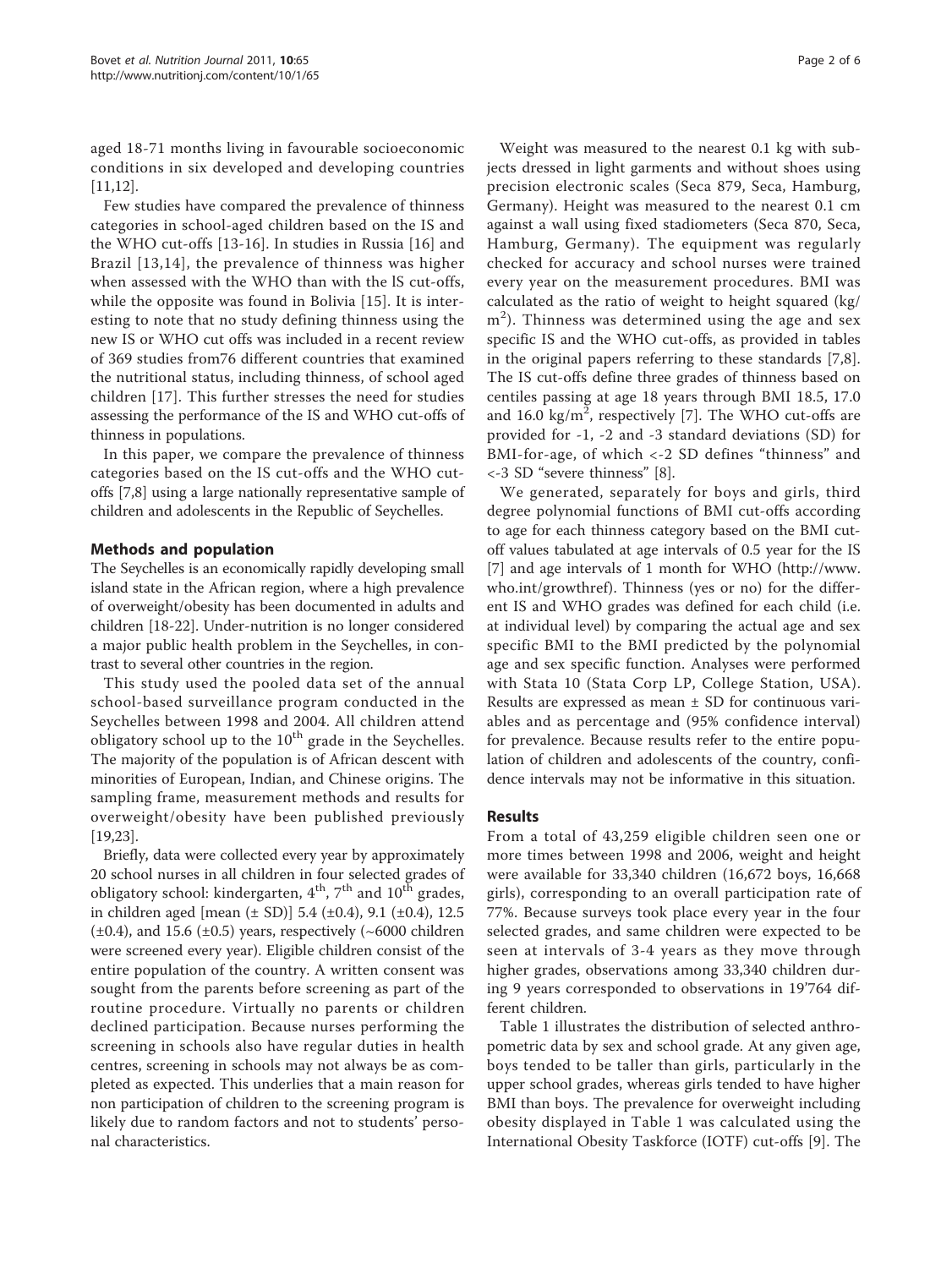|                        | N     | Age (years) | Weight (kg) | Height (cm) | BMI ( $kg/m2$ ) | Overweight including obesity (%)* |
|------------------------|-------|-------------|-------------|-------------|-----------------|-----------------------------------|
| Boys                   |       |             |             |             |                 |                                   |
| Kindergarten           | 3,980 | 5.5(0.4)    | 19.4(3.5)   | 112.8(5.7)  | 15.2(2.0)       | $9.7$ (8.8 - 10.6)                |
| $4th$ grade            | 4,489 | 9.2(0.4)    | 29.5(7.0)   | 133.8(6.3)  | 16.3(3.0)       | $12.4(11.5 - 13.4)$               |
| $7th$ grade            | 4,262 | 12.5(0.4)   | 42.2 (11.0) | 151.8(8.4)  | 18.2(3.7)       | 13.2 (12.2 - 14.2)                |
| $10th$ grade           | 3,941 | 15.7(0.4)   | 57.7 (11.3) | 169.7(7.6)  | 20.0(3.3)       | $10.0$ (9.0 - 10.7)               |
| Girls                  |       |             |             |             |                 |                                   |
| Kindergarten           | 3,735 | 5.5(0.4)    | 19.0(3.3)   | 111.9(5.8)  | 15.1(2.0)       | $12.3(11.2 - 13.3)$               |
| $4th$ grade            | 4,411 | 9.2(0.4)    | 30.1(7.8)   | 133.8 (6.8) | 16.7(3.4)       | $17.8(16.6 - 18.8)$               |
| $7th$ grade            | 4,276 | 12.5(0.4)   | 46.0(11.5)  | 154.0 (7.2) | 19.2(4.1)       | $19.0$ (17.8 - 20.2)              |
| 10 <sup>th</sup> grade | 4,246 | 15.7(0.4)   | 54.9 (11.9) | 160.2(6.4)  | 21.3(4.2)       | 18.1 (17.0 - 19.3)                |

<span id="page-2-0"></span>Table 1 Anthropometric characteristics of the study population, according to sex and school grade

\*Overweight and obesity are defined according to the IOTF criteria [\[9](#page-5-0)].

Results are expressed as mean (SD) for continuous variables and as percentage (95% confidence interval) for prevalence.

prevalence was highest for the  $7<sup>th</sup>$  grade with 13% and 19% for boys and girls, respectively.

Figures 1 and 2 display, in boys and girls respectively, the scatter plot distribution of BMI according to age and the curves corresponding to the cut-offs for the three thinness categories for both the IS and the WHO growth references. In order to distinguish individual observations, data are restricted to the year 2004 (2,446 boys and 2,408 girls).

Table [2](#page-3-0) shows the prevalence of thinness categories in boys and girls, according to the IS and the WHO cutoffs in the whole sample. Overall (boys and girls together), the prevalence of the first thinness category was higher with the WHO than with the IS cut-offs (25.7% vs. 21.4%), no difference was observed for the second thinness category with either IS or WHO cutoffs (6.7% vs. 6.4%) and the prevalence of the third thinness category was lower with the WHO cut-offs than with the IS cut-offs (1.2% vs. 2.0%). The prevalence of the second and third thinness categories was higher in girls with the IS than with the WHO cut-offs, whereas the prevalence for the second thinness category was higher in boys with the WHO cut-offs than with the IS cut-offs. Of note, sex differences in the prevalence of the second and third thinness categories were small in absolute terms.

The prevalence of categories of thinness by age and gender is summarized in Figure [3](#page-3-0) (IS cut-offs) and in Figure [4](#page-3-0) (WHO cut-offs). Several observations can be made when comparing the two figures. First, there was no large overall difference when comparing the IS and the WHO classifications: the prevalence of the first thinness category, by age and sex, ranged between 15-30%, the prevalence of the second thinness category ranged between 3-10% and the prevalence of the third category ranged between 0.5-3%. Second, the prevalence of the first thinness category was higher with the WHO than with the IS cut-offs for most age and sex categories while there was no marked difference between either cut-offs with the two most stringent categories. Third,



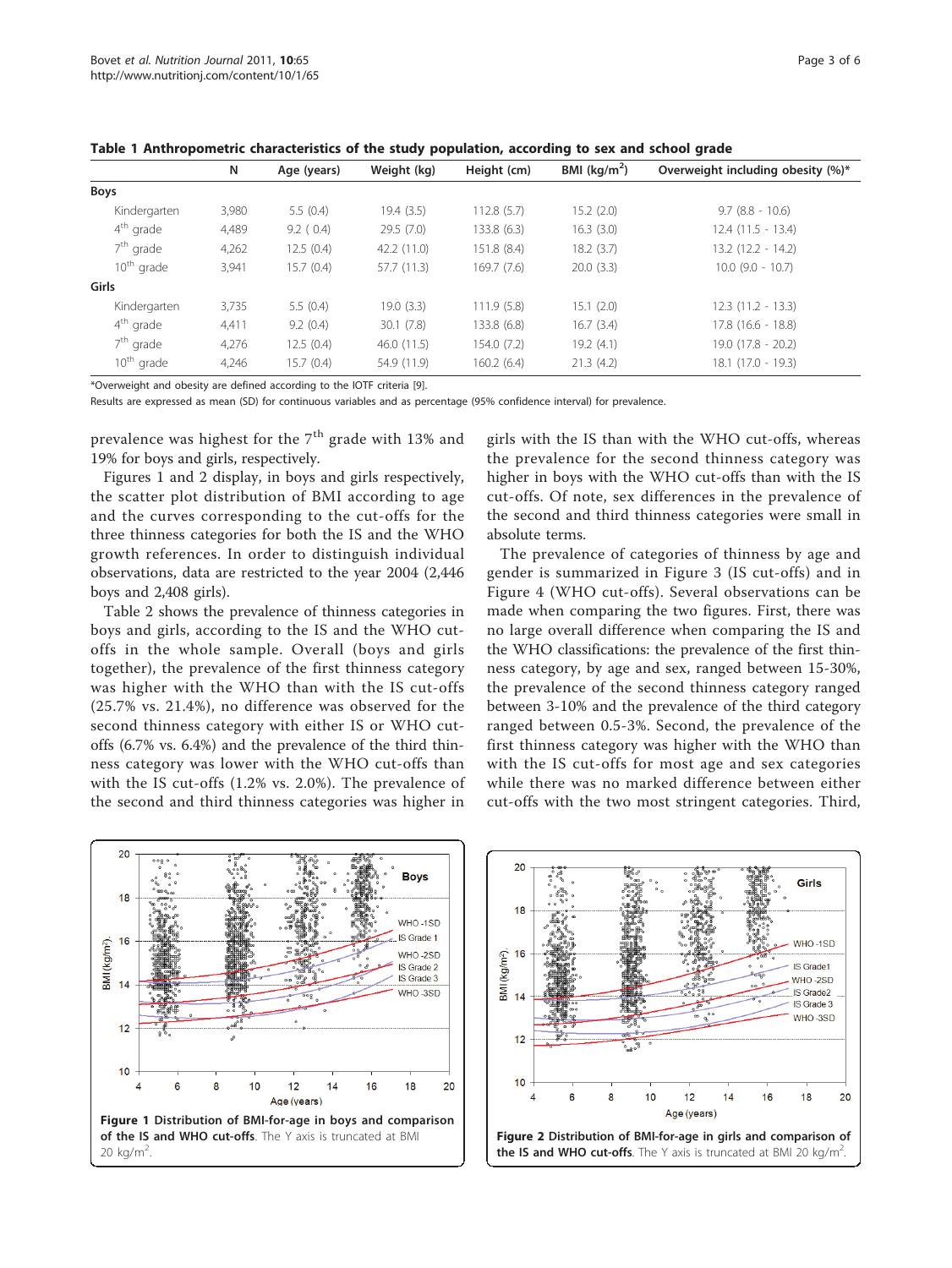<span id="page-3-0"></span>

| Categories      |                              | Boys ( $n = 16,672$ ) | Girls ( $n = 16,668$ ) | Total $(n = 33,340)$     |
|-----------------|------------------------------|-----------------------|------------------------|--------------------------|
| IS cut-offs     |                              |                       |                        |                          |
| Grade 1         | $<$ 18.5 kg/m <sup>2</sup> * | $22.5(21.9 - 23.2)$   | $20.3(19.7 - 20.9)$    | $21.4(21.0 - 21.9)$      |
| Grade 2         | $<$ 17.0 kg/m <sup>2</sup> * | $6.2$ (5.8 - 6.6)     | $6.6$ $(6.2 - 7.0)$    | $6.4$ (6.2 - 6.7)        |
| Grade 3         | $<$ 16.0 kg/m <sup>2</sup> * | $1.6(1.4 - 1.8)$      | $2.3$ $(2.1 - 2.6)$    | $2.0$ $(1.8 - 2.1)$      |
| WHO cut-offs    |                              |                       |                        |                          |
|                 | $<-1$ SD                     | $27.8$ (27.1 - 28.5)  | $23.7(23.0 - 24.3)$    | $25.7$ ( $25.2 - 26.2$ ) |
| Thinness        | $<-2$ SD                     | $7.7(7.3 - 8.1)$      | $5.7(5.4 - 6.1)$       | $6.7(6.4 - 7.0)$         |
| Severe thinness | $< -3$ SD                    | $1.4(1.2 - 1.6)$      | $1.0$ (0.9 - 1.2)      | $1.2(1.1 - 1.3)$         |

IS cut-offs: criteria from an international survey [[7](#page-5-0)]; WHO cut-offs: criteria from the World Health Organization [[8](#page-5-0)]; SD: standard deviation.

Results are expressed as percentage (95% confidence interval).

\*at age 18 years

the prevalence of all thinness categories tended to decrease according to age, particularly with the IS cutoffs.

# Discussion

Two growth references enabling the assessment of three thinness categories in school-going children have been issued recently based on different samples and different ways to assess the cut-offs [[7,8](#page-5-0)]. The IS categories refer to thinness of grades 1, 2 and 3 (which reflect on how current BMI would correspond to BMI at age 18) while the WHO growth reference allows to define three thinness categories (based on BMI for age set at -1, -2, and -3 SD) with the second and third categories referred to as "thinness" and "severe thinness". Among children in the Seychelles aged 5 to 16 years, the prevalence of the first thinness category was higher with the WHO than with the IS cut-offs (25.7% vs. 21.4%), while no marked difference, in absolute terms, was observed when comparing the second (6.7% vs. 6.4%) and third (1.2% vs. 2.0%) thinness categories according to either classification. The prevalence of thinness categories tended to change with age for both sexes for the IS reference and

among girls for the WHO reference. This first comparison of the IS and WHO cut-offs of thinness in a population-based sample of children in a country in the African region extends the yet limited knowledge in other regions [\[13](#page-5-0)-[16\]](#page-5-0).

Because they provide a common denominator, both the IS and WHO thinness categories allow to compare nutritional status across countries, follow trends, and look at global patterns [[24](#page-5-0)]. It must be remembered that normative references are not meant for value judgement and, accordingly, the interpretation related to health significance is not the main objective of the IS or WHO cut-offs. While elevated BMI in youth is clearly linked with a variety of morbidity outcomes [[25](#page-5-0)], the clinical significance of thinness categories in children and adolescents is still scarce [[26-29\]](#page-5-0). In a previous study in Seychelles, we showed substantially lower physical fitness among both overweight and thin children, as compared to "normal" weight children [[5\]](#page-5-0).

Determining the clinical value of thinness categories is complicated by several factors i.e. changes in body composition with growth [\[30](#page-5-0),[31\]](#page-5-0), variation in body frame size, relative leg length or muscle mass across populations



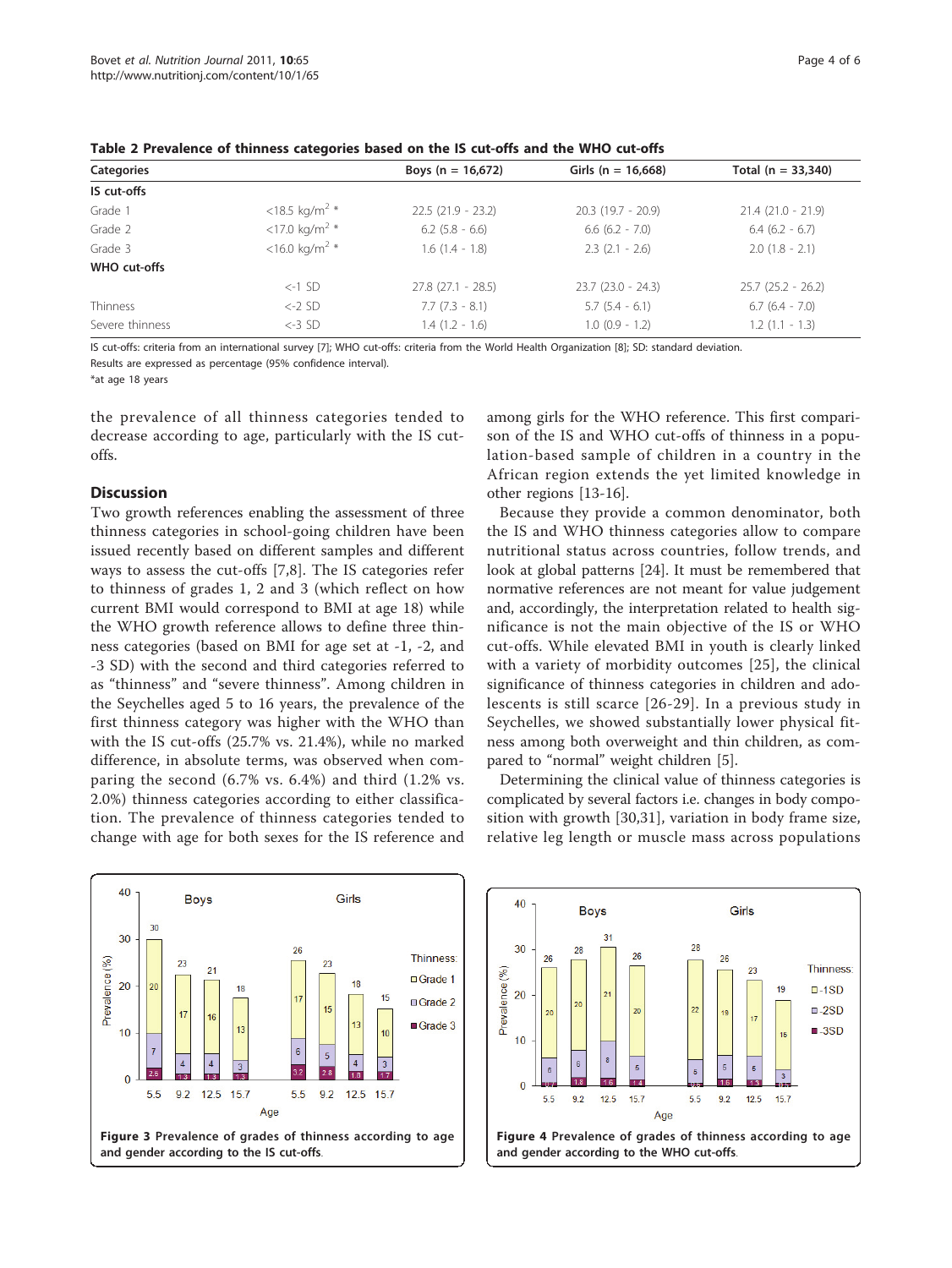<span id="page-4-0"></span>[[32,33](#page-5-0)] and differences in timing and tempo of adolescent growth spurt, peak height velocity and sexual maturation across populations [\[34\]](#page-5-0).

In the absence of a gold standard, the development of thinness categories is challenging. Universal growth cutoffs (both thinness and overweight) should be based on data collected in populations that don't suffer from either excessive overweight or underweight problems [[24,35,36](#page-5-0)]. The "true" prevalence of a specified thinness indicator (e.g. "severe thinness") would be underestimated if the base population from which the indicator is derived was undernourished and, inversely, overestimated if there was no under-nutrition problem in that reference population. The WHO cut-offs take these factors into consideration since growth references are based on data collected both before the obesity epidemic and among non-deprived children. This also applies, partly, to the IS cut-offs that are based on data mainly collected before the upswing of the obesity epidemic. Building new standards or updating old growth curves would need appropriate adjustment to correct for the secular upward shift in population mean BMI along the overweight epidemic worldwide [[29\]](#page-5-0).

The strengths of this study include a large sample size, a population-based design, a high participation rate and a broad range in the age of children and adolescents. A limitation is that weight and height were measured within a routine surveillance program. This may incur some random measurement error that may have impact on the estimates when studying the distribution of extreme values (e.g. severe thinness). Further studies should examine whether categories of thinness are related to ethnic differences (and if yes in what way), when using the BMI as an indicator.

### Conclusion

In this population of children and adolescents aged 5-16 in the Seychelles, the prevalence of thinness based on a deviation of one standard deviation of BMI for age (WHO) was higher than the prevalence of thinness of grade 1 with the IS cut-offs. The prevalence of thinness of grades 2 and 3, assessed with the IS cut-offs, was not largely different than the prevalence of "thinness" and "severe thinness", assessed with the WHO cut-offs. The prevalence of thinness tended to change according to children's age and there were also some differences according to sex. Similar studies should be conducted in other populations in the region. More generally, findings in diverse populations should be reviewed in order to provide general guidance for health professionals on the use of these thinness standards. Furthermore, while universal cut-offs derived from normative approaches are useful for international comparison, studies should clarify the health significance of the different thinness categories.

#### What is known

• Two universal references for assessing thinness in children and adolescents have been recently published (referred as the "WHO" cut-offs and the "IS" cut-offs), based on different normative (statistical) procedures, and each definition provides three categories of thinness

• With a common denominator, both the IS and WHO thinness categories allow to compare nutritional status across countries, follow trends and look at global patterns

• Few population-based studies have compared the IS and WHO cut-offs and none in the African region

#### What the study adds

• The prevalence of the first thinness category was higher with the WHO cut-offs than with the IS cut-offs while there was no marked difference, in absolute terms, between the second and third thinness categories with either cut-offs

• The prevalence of thinness categories decreased along increasing child's age for both sexes using the IS reference and for girls using the WHO references

• Further studies are needed to assess the health significance of these thinness categories in different populations

#### Acknowledgements

This work was supported by the Ministry of Health of Seychelles. Further partial support to the study came from the World Health Organization and from some other non profit organizations. The authors thank the Ministry of Health of the Republic of Seychelles and all nurses of the School Health Program as well as Dr Pedro Marques-Vidal, IUMSP, for useful comments on an earlier version of the manuscript.

#### Author details

<sup>1</sup>Section of Noncommunicable Diseases, Ministry of Health, Victoria, Republic of Seychelles. <sup>2</sup>Institute of Social and Preventive Medicine (IUMSP), University Hospital Centre and University of Lausanne, rue de la Corniche 2, 1066 Epalinges, Switzerland. <sup>3</sup>Department of Nutrition for Health and Development, WHO, World Health Organization, Geneva, Switzerland.

#### Authors' contributions

PB designed the study, analyzed the data and co-wrote the manuscript; NK co-wrote the manuscript; GM organized the data collection; MB and AC critically reviewed the manuscript. All authors read and approved the final manuscript.

#### Competing interests

The authors declare that they have no competing interests. The views expressed by the authors of this paper do not reflect necessarily those of their institutions.

#### Received: 6 December 2010 Accepted: 9 June 2011 Published: 9 June 2011

#### References

- 1. Ezzati M, Lopez AD, Rodgers A, Vander Hoorn S, Murray CJ: [Selected major](http://www.ncbi.nlm.nih.gov/pubmed/12423980?dopt=Abstract) [risk factors and global and regional burden of disease.](http://www.ncbi.nlm.nih.gov/pubmed/12423980?dopt=Abstract) Lancet 2002, 360:1347-1360.
- 2. Pelletier DL: [The potentiating effects of malnutrition on child mortality:](http://www.ncbi.nlm.nih.gov/pubmed/7898782?dopt=Abstract) [epidemiologic evidence and policy implications.](http://www.ncbi.nlm.nih.gov/pubmed/7898782?dopt=Abstract) Nutr Rev 1994, 52:409-415.